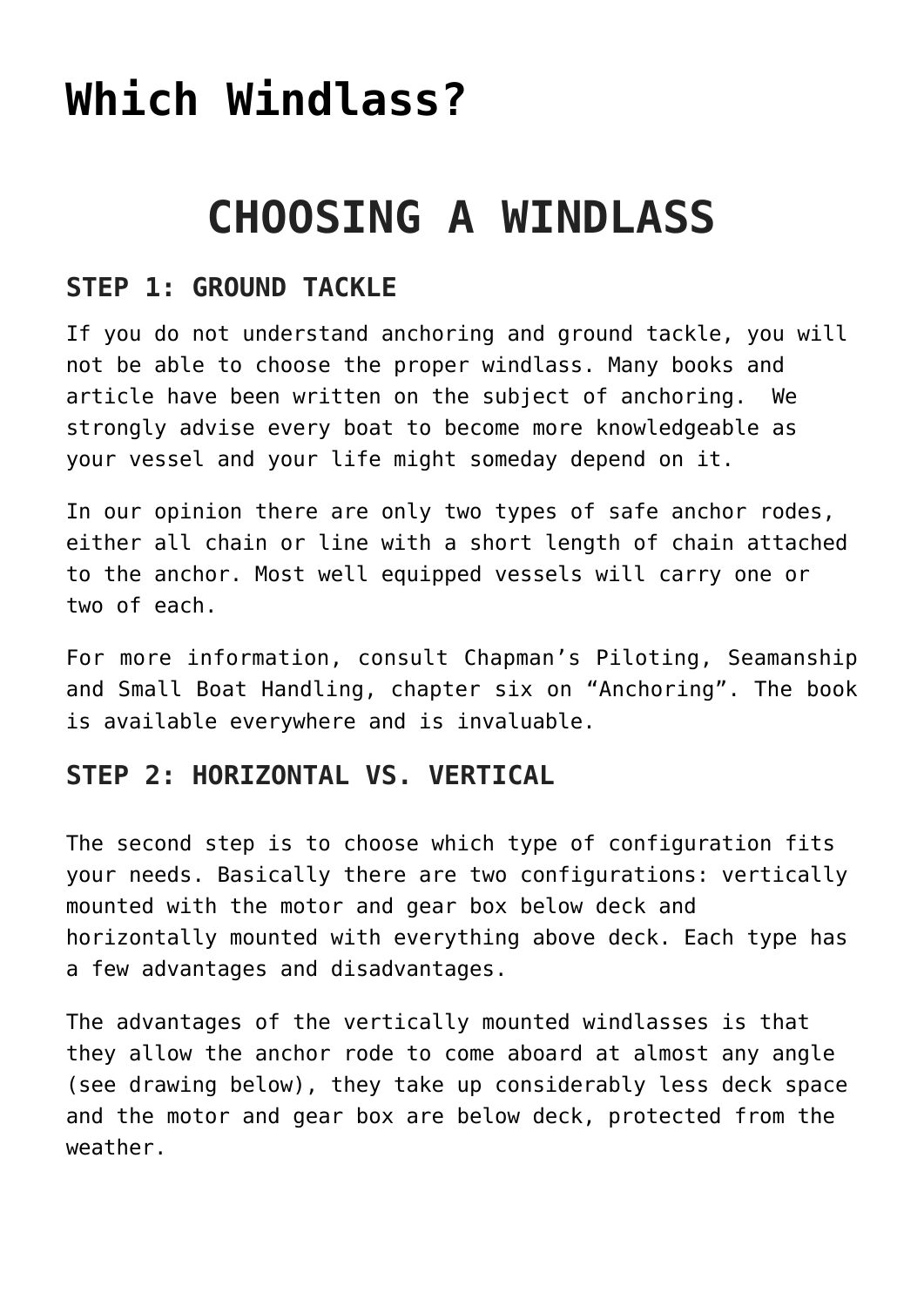

[T](https://www.schaefermarine.com/wp-content/uploads/2017/05/bowGIF.gif)he disadvantages are that they are harder and more costly to install and service. They also take up room below deck in the forepeak where space may be at a premium.

The advantages of the horizontally mounted windlasses are that they are offered in a wider range of gypsy variations, are easier to install and service and do not interfere with space in the forepeak.

The disadvantages are that the anchor rode must travel in a direct line from the bow roller to the windlass (see drawing below) often necessitating the windlass to be mounted off center which sometimes look out of place. They also take up considerably more deck space and totally exposed to the elements.

#### **STEP 3: DO YOU NEED A WILDCAT?**

Now that you have chosen the capacity and configuration, you need to decide whether your windlass will need a wildcat. A wildcat is a sprocket-like device that handles chain. Some people also refer to it as a chain gypsy. If you plan to use more than a few feet of chain or plan to add chain in the future, a wildcat is a necessity. Most vessels that intend to do more than daytime anchoring will need a windlass with a wildcat.

For small boats using short lengths of chain up to about a fathom, Ideal offers a urethane capstan size 1 or 2 designed to accept chain in the same manner as line. They grip the chain sufficiently while not becoming scarred. They are